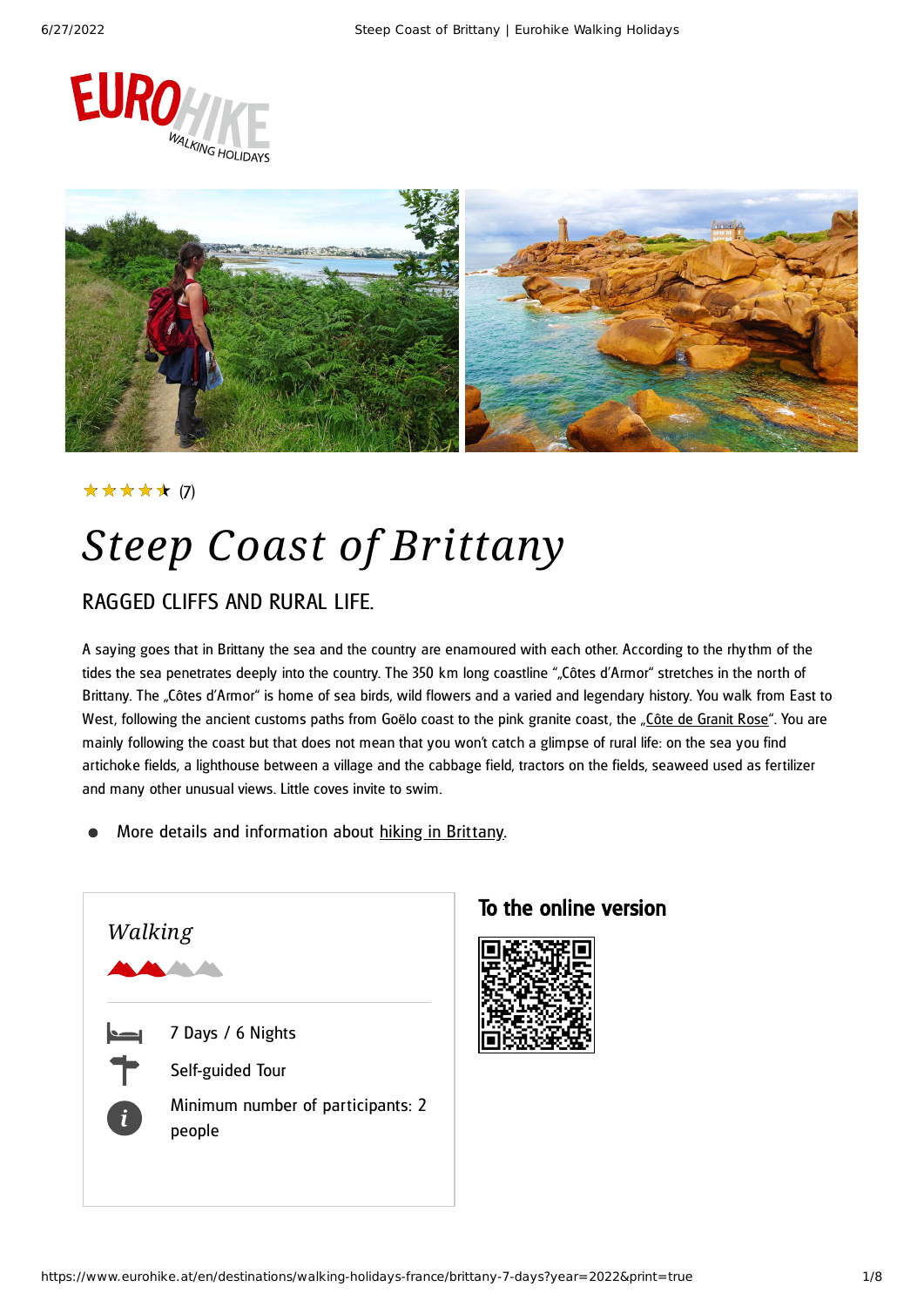# *Itinerary*

<span id="page-1-2"></span><span id="page-1-1"></span><span id="page-1-0"></span>

| DAY<br>1                | Arrival in Paimpol                                                                                                                                                                                                                                                                                                                                   |
|-------------------------|------------------------------------------------------------------------------------------------------------------------------------------------------------------------------------------------------------------------------------------------------------------------------------------------------------------------------------------------------|
| DAY<br>$\overline{2}$   | Circular walk Île de Bréhat                                                                                                                                                                                                                                                                                                                          |
|                         | You have the choice between visiting the Beaufort Abbey (13th century) and a round trip on flower island Bréhat,<br>which can be reached by a short boat ride. There exotic plants from all over the world grow as they once had been<br>brought by the sailors: hydrangeas in splendid colours, laurel, mimosas and eucalyptus trees and many more. |
| $\left(\bigcup\right)$  | $\approx 100 \text{ m}$<br>$\geq$ 100 m<br>approx. 2.5 hours<br>$\mathbf{I}^{\text{km}}$ $\mathbf{I}$ 9 km                                                                                                                                                                                                                                           |
| DAY<br>3                | Paimpol – Tréguier<br>By taxi to the tip of the peninsula to Sillon de Talbert. Here you walk along the lovely coast to Tréguier on river<br>Jaudy, where you will stay overnight.                                                                                                                                                                   |
| $\odot$                 | <b>◇</b> 200 m<br>$\frac{200 \text{ m}}{200 \text{ m}}$<br>$\mathbf{m}_1$ 17 km<br>approx. 5 hours                                                                                                                                                                                                                                                   |
| <b>DAY</b><br>4         | Tréguier – Port-Blanc                                                                                                                                                                                                                                                                                                                                |
|                         | Tour around the Plougrescant peninsula, a treat for all nature lovers. Wild flowers as erica, gorse, orchids, poppy and<br>sea-cabbage can be admired along the route. In Port-Blanc you can take a bath in the sea, walk along the sandy<br>beach or enjoy a sun-set from the hotel terrace.                                                        |
| $\left(\bigcirc\right)$ | 350 m<br>approx. 4.5 to 7 hours<br>$320 \text{ m}$<br>19 km<br>$\mathbf{I}^{\text{km}}$                                                                                                                                                                                                                                                              |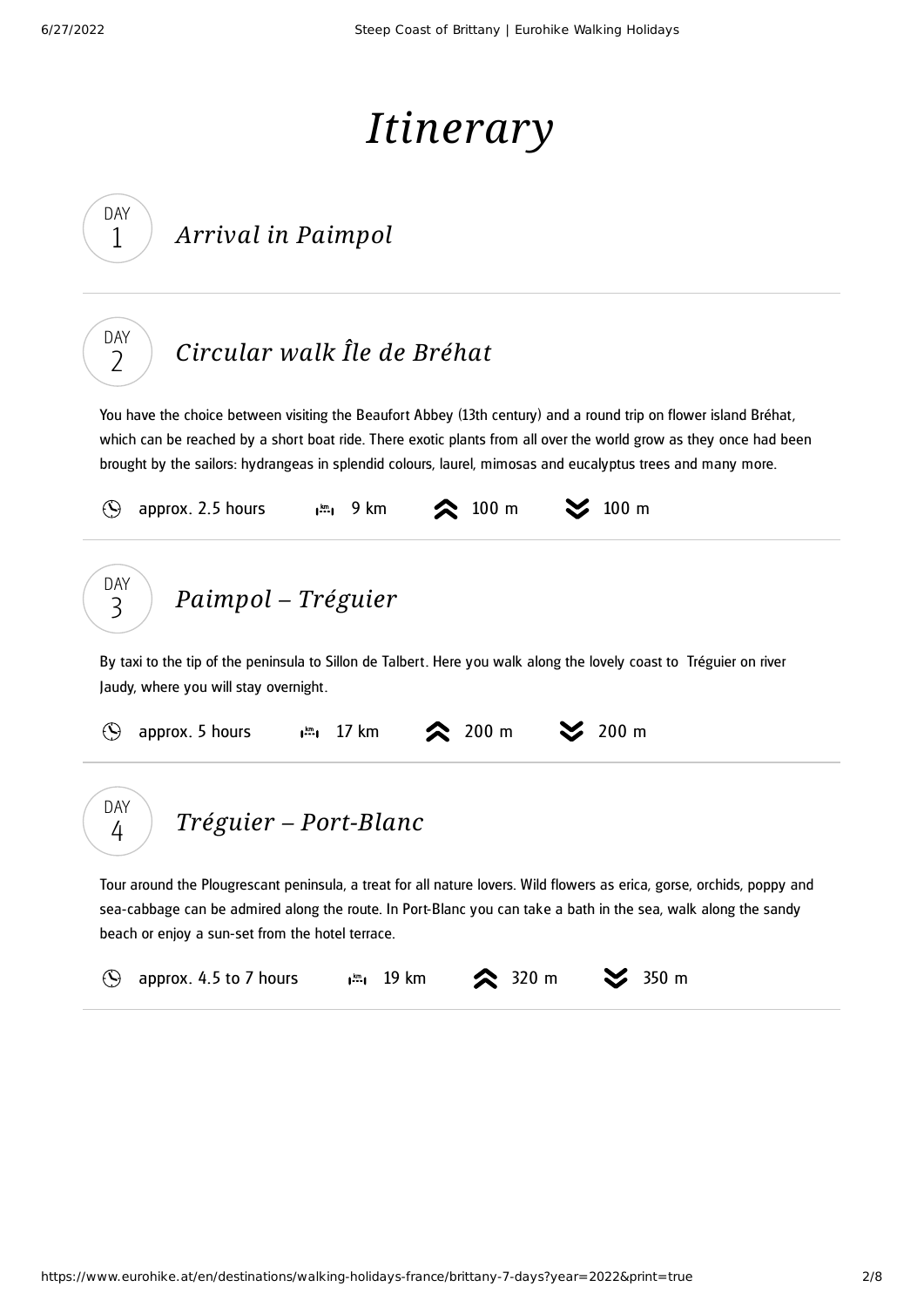

## *Port-Blanc – [Perros-Guirec](#page-2-0)*

<span id="page-2-0"></span>Walk along a coastal path through many pretty settlements with lovely gardens to Perros-Guirec. The gardens in Brittany flourish all year long with flowers as e.g. mimosa, camellias, geranium and many more. Overnight in Perros-Guirec, a well known holiday village in Northern Bretagne with picture-book harbour.

<span id="page-2-1"></span>approx. 4.5 hours  $\mathfrak{g}^m$ , 15 km  $\approx$  200 m  $\approx$  190 m  $\mathcal{O}$ DAY *[Circular](#page-2-1) walk "Sept Îles"* 6 Opposite of Perros-Guirec the oldest bird sanctuary of France, the "Seven Islands" lay. Here penguins, gannets and other birds found undisturbed breeding grounds. You should visit the island quite early in the morning to enjoy your walk along the impressive coast of "pink granite" with bizarre rock formations. We recommend to walk to Ploumanach. approx. 5.5 hours  $\mathbb{R}^m$ , 14 km  $\approx$  220 m  $\approx$  280 m  $\mathcal{O}$ DAY *Departure or extension* 7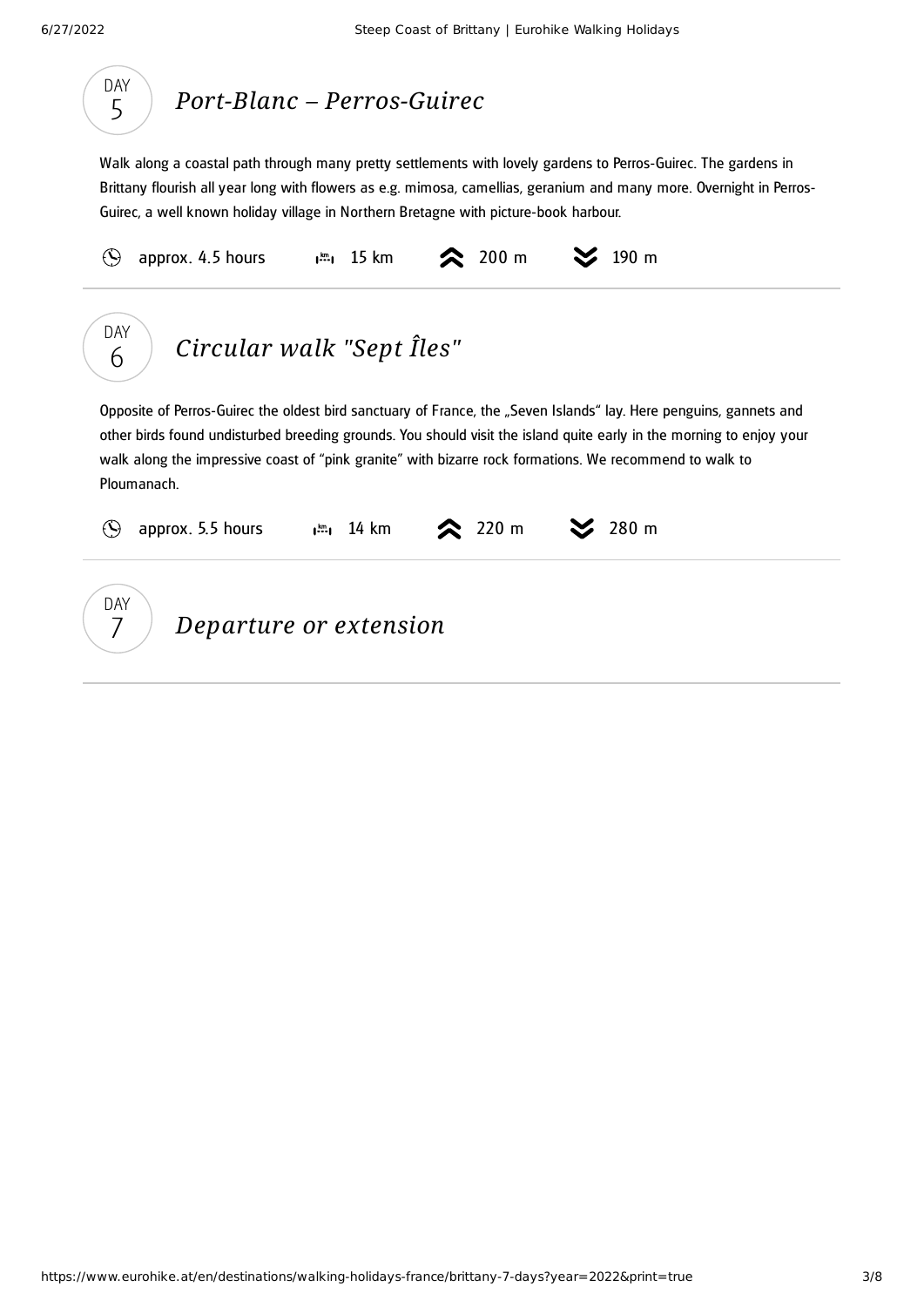## *Characteristics of the route*

Comfortable walking on meadow lanes, minor roads and dunes. Partly marked as "Grand Route". Daily stages can be adjusted individually and a good basic fitness level is sufficient.

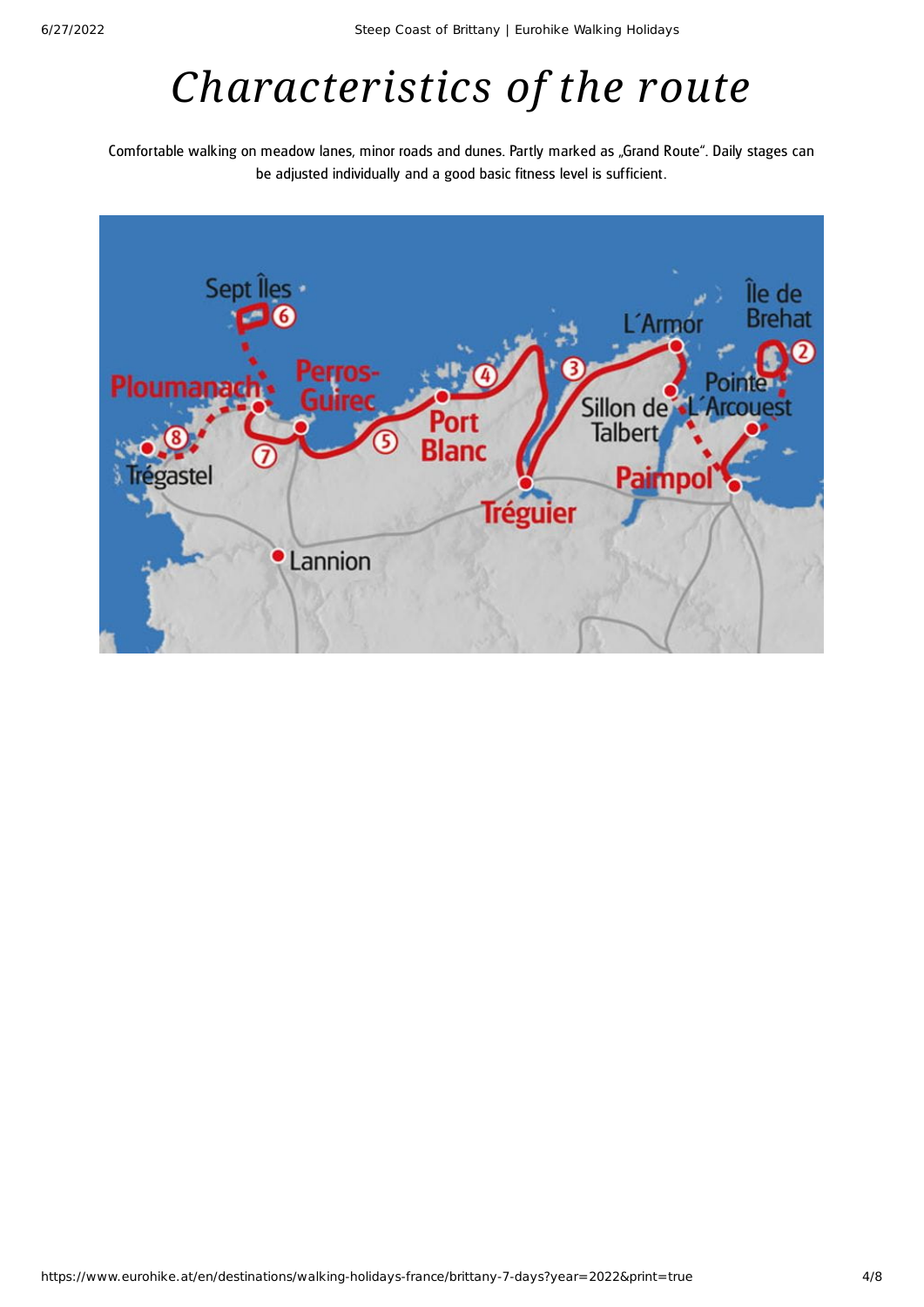## *Prices and events*

### *Place of arrival: Paimpol*

|                                                       | Season 1<br>01.02.2022 - 30.04.2022  <br>01.10.2022 - 30.11.2022  <br>Arrival daily | <b>Season 2</b><br>01.05.2022 - 30.06.2022  <br>01.09.2022 - 30.09.2022  <br>Arrival daily | Season 3<br>$01.07.2022 -$<br>31.08.2022  <br><b>Arrival daily</b> |  |  |  |  |
|-------------------------------------------------------|-------------------------------------------------------------------------------------|--------------------------------------------------------------------------------------------|--------------------------------------------------------------------|--|--|--|--|
| Steep Coast of Brittany, 7 days, cat. A, FR-BRWPP-07A |                                                                                     |                                                                                            |                                                                    |  |  |  |  |
| Base price                                            | 839.00                                                                              | 929.00                                                                                     | 959.00                                                             |  |  |  |  |
| Surcharge single traveler                             | 115.00                                                                              | 115.00                                                                                     | 115.00                                                             |  |  |  |  |
| Surcharge single room                                 | 379.00                                                                              | 379.00                                                                                     | 379.00                                                             |  |  |  |  |
| Steep Coast of Brittany, 7 days, cat. B, FR-BRWPP-07B |                                                                                     |                                                                                            |                                                                    |  |  |  |  |
| Base price                                            | 699.00                                                                              | 729.00                                                                                     | 769.00                                                             |  |  |  |  |
| Surcharge single traveler                             | 115.00                                                                              | 115.00                                                                                     | 115.00                                                             |  |  |  |  |
| Surcharge single room                                 | 279.00                                                                              | 279.00                                                                                     | 279.00                                                             |  |  |  |  |

Category A: pretty  $3***$ -hotels and 1x  $4***$ -hotel on the beach or harbor, partly with sea view (French classifying) Category B: pretty 2\*\* and 3\*\*\*-hotels, partly on the beach or harbor (French classifying)

## *Additional nights*

### *Place of arrival: Paimpol*

|                         | Season 1<br>Feb 1, 2022 - Apr 30, 2022  <br>Oct 1, 2022 - Nov 30, 2022  <br>Arrival daily | Season 2<br>May 1, 2022 - Jun 30, 2022  <br>Sep 1, 2022 - Sep 30, 2022  <br>Arrival daily | Season 3<br>Jul 1, 2022 - Aug 31,<br>2022<br>Arrival daily |
|-------------------------|-------------------------------------------------------------------------------------------|-------------------------------------------------------------------------------------------|------------------------------------------------------------|
| Paimpol                 |                                                                                           |                                                                                           |                                                            |
| Double room p.P. cat. A | 85.00                                                                                     | 85.00                                                                                     | 85.00                                                      |
| Surcharge single room   | 65.00                                                                                     | 65.00                                                                                     | 65.00                                                      |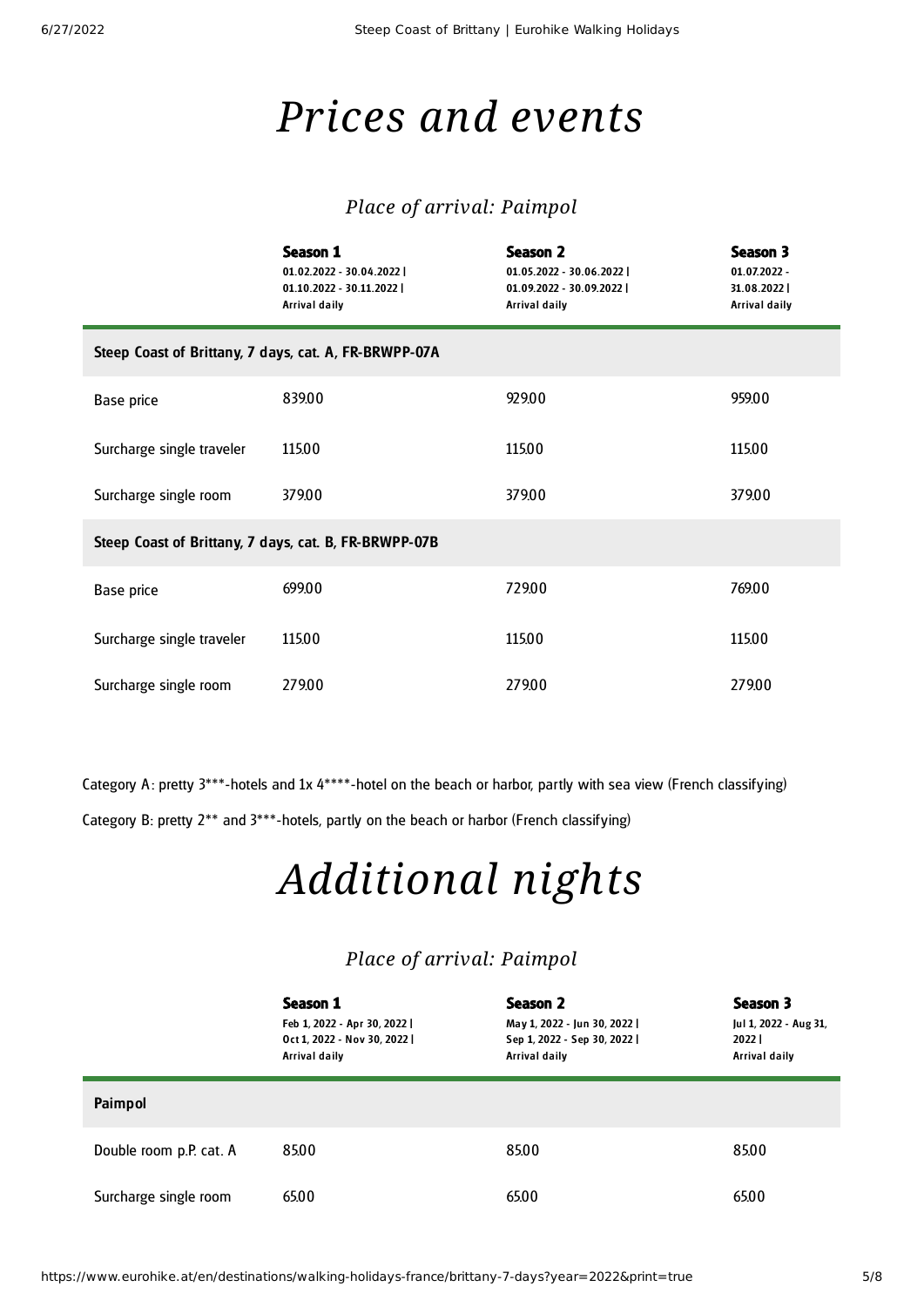|                                     | Season 1<br>Feb 1, 2022 - Apr 30, 2022  <br>Oct 1, 2022 - Nov 30, 2022  <br><b>Arrival daily</b> | <b>Season 2</b><br>May 1, 2022 - Jun 30, 2022  <br>Sep 1, 2022 - Sep 30, 2022  <br><b>Arrival daily</b> | Season 3<br>Jul 1, 2022 - Aug 31,<br>2022  <br><b>Arrival daily</b> |  |
|-------------------------------------|--------------------------------------------------------------------------------------------------|---------------------------------------------------------------------------------------------------------|---------------------------------------------------------------------|--|
| <b>Perros-Guirec</b>                |                                                                                                  |                                                                                                         |                                                                     |  |
| Double room p.P. cat. A             | 99.00                                                                                            | 99.00                                                                                                   | 99.00                                                               |  |
| Double room p.P. cat. A<br>sea view | 138.00                                                                                           | 138.00                                                                                                  | 138.00                                                              |  |
| Surcharge single room               | 85.00                                                                                            | 85.00                                                                                                   | 85.00                                                               |  |
| Paimpol                             |                                                                                                  |                                                                                                         |                                                                     |  |
| Double room p.P. cat. B             | 65.00                                                                                            | 65.00                                                                                                   | 65.00                                                               |  |
| Surcharge single room               | 49.00                                                                                            | 49.00                                                                                                   | 49.00                                                               |  |
| <b>Perros-Guirec</b>                |                                                                                                  |                                                                                                         |                                                                     |  |
| Double room p.P. cat. B             | 65.00                                                                                            | 65.00                                                                                                   | 65.00                                                               |  |
| Surcharge single room               | 45.00                                                                                            | 45.00                                                                                                   | 45.00                                                               |  |

Prices per person in EUR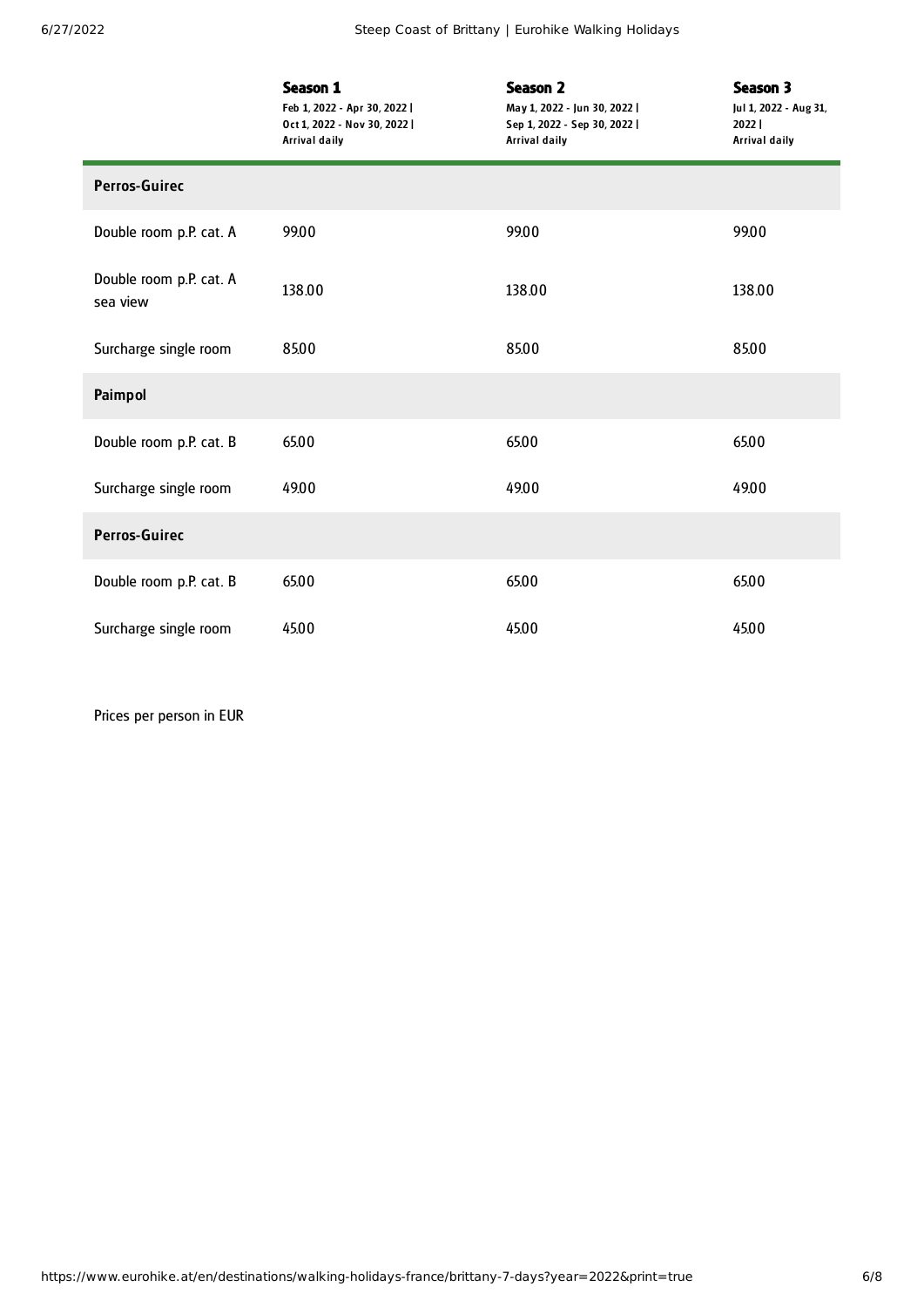## *Services and infos*

### **Services**

#### Included:

- Accommodation as already mentioned
- Breakfast
- 2 (Cat. A) and  $1$  (Cat. B) evening meal (Cat. A:  $1x$ Paimpol, 1x Perros-Guirec; Cat. B: 1x Paimpol)
- Luggage transfer (1 piece of luggage per person)
- 1 Taxi transfer on the 3rd day
- Carefully elaborated route description
- Detailed travel documents 1x per room (German, English)
- GPS-data available
- Service hotline

### Infos

#### Arrival / Parking / Departure:

- Paris airport and then by train to Paimpol in ca. 3.5 to 4 hours (1x change of trains).
- **•** Parking: free, unguarded car park near the hotel, no reservation.
- Return journey from Perros-Guirec or Ploumanach to Lannion by train, approx. 1 hour ([www.tibus.fr\)](http://www.tibus.fr/). Then further by train.

#### Optional extras:

- Transfer from Ploumanach or Perros-Guirec to  $\bullet$ Paimpol, cost per fare EUR 115 (Sunday and holiday EUR 145).
- Transfer from Ploumanach or Perros-Guirec to  $\bullet$ Lannion, cost per fare EUR 65 (Sunday and holiday EUR 75).
- For all transfers is a reservation required, payable  $\bullet$ are those in advance.

#### Things to note:

- Tourist tax, if due, is not included in the price  $\bullet$
- Bus and boat fares, approx. EUR 15 per person  $\bullet$
- Further important information according to the  $\bullet$ package travel law can be found [here](https://www.eurohike.at/en/travel-information/before-the-tour/pci)!